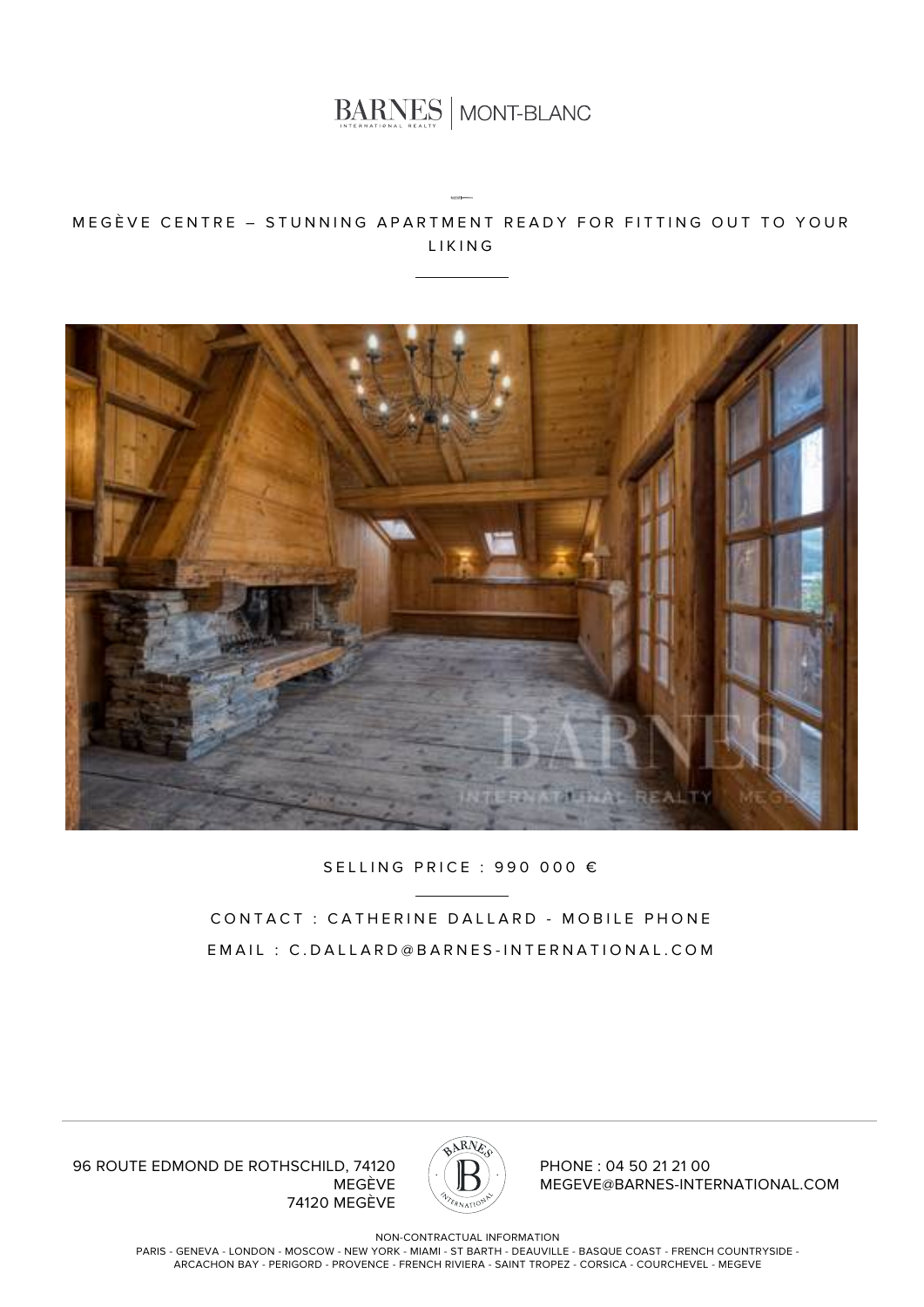

## **DESCRIPTION**

Rare property on the market – Stunning 66 m2 duplex in the heart of the village centre, ready to be turned into habitable space.

The lower floor features a surface area suitable for two bedrooms and a bathroom.

The upper floor can accommodate a spacious cathedral-like living area with a fireplace, a balcony and an open plan kitchen. Private staircase connecting the two floors.

A must-see!

## CARACTÉRISTIQUES

| Type of property : Flat | $Fees: -$                  | Surface: $66 \text{ m}^2$ |
|-------------------------|----------------------------|---------------------------|
| Land area $(m2)$ : -    | Bedrooms: 2                | Annual charges : -        |
| Balcony Surface : -     | Elevator: No               | Swimming pool: No         |
| Number of lots : -      | * Fees chargeable : Seller | Terms tenant loads : -    |
|                         |                            |                           |

Price of the discounted value : - Monthly rent : -

96 ROUTE EDMOND DE ROTHSCHILD, 74120 MEGÈVE 74120 MEGÈVE



PHONE : 04 50 21 21 00 MEGEVE@BARNES-INTERNATIONAL.COM

NON-CONTRACTUAL INFORMATION

PARIS - GENEVA - LONDON - MOSCOW - NEW YORK - MIAMI - ST BARTH - DEAUVILLE - BASQUE COAST - FRENCH COUNTRYSIDE - ARCACHON BAY - PERIGORD - PROVENCE - FRENCH RIVIERA - SAINT TROPEZ - CORSICA - COURCHEVEL - MEGEVE